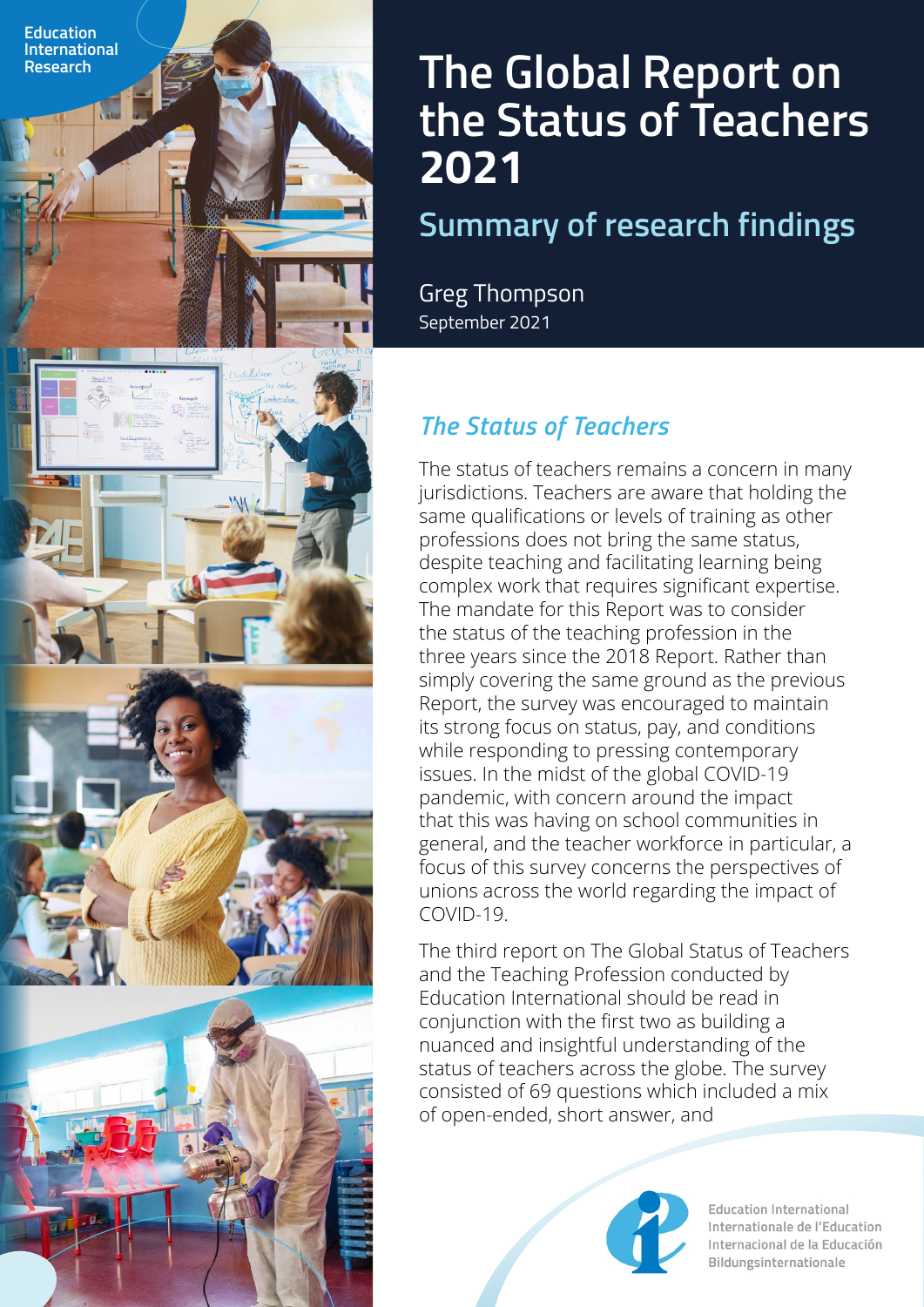

Likert scale responses. The survey was made available via a web link to the 384 members of Education International in 2020. Overall, 128 participants - 33.3 per cent of the total Education International membership made substantive attempts to answer the questions.

It is important to note that the data collected in this survey are the perceptions and insights of union/association leaders and, as such, should not be seen as emanating from teachers themselves. However, there is much value in gathering the insights of those most intimately connected with issues such as teachers' pay, conditions, and work at the national level in gaining insight into the status of teachers in given societies. Union leaders are elected by their members to represent their views and advocate for the profession in a given jurisdiction. Their insights remain extremely valuable and informative.

Teacher unions report the following, impacting the status of teachers since 2018 (when the last report was compiled).

- **•** Most unions perceive that the media portrayal of teachers is not positive. There is also a belief that governments could do more to represent teachers in positive ways.
- There is ongoing concern regarding more and more precarious employment for teachers in many jurisdictions. This impacts on teaching being seen as an attractive career choice for young people.
- The majority of unions are concerned about the generational renewal of teachers, which has become an issue in some jurisdictions because of high levels of attrition of practicing teachers. This attrition is related to workplace factors such as lack of support, lack of career progression, unsustainable workloads, and poor pay

in comparison to other professions.

- There is a concern that attrition and fewer young people wanting to become teachers is leading to the hiring of unqualified teachers.
- The majority of unions report concerns that pay is too low, conditions are deteriorating, infrastructure to support teaching and learning is not a priority for government investment and that, overall, teachers' work conditions have declined over the last three years. A key factor is increased workload for principals, teachers, and education support personnel.
- The deterioration of conditions has many unions concerned for their members' wellbeing due to the stress of a more complex job being compounded by increasing expectations of teachers.
- Meaningful continuous professional development that is easy to access, is responsive to current needs, is able to be undertaken during work hours, and is provided free of charge remains a priority for many unions.
- Privatisation continues to be a concern, particularly in jurisdictions where governments have outsourced the running of public schools to corporate entities.

## *The Impact of COVID-19*

**•** UNESCO's *Report on the Adverse Consequences of School Closures*  (2020) suggested that the COVID-19 pandemic was causing stress among the teacher workforce as lessons moved online requiring many extra hours of teacher work. This online work could be impacted by infrastructure problems such as student and teacher access to computers, access to software programmes, access to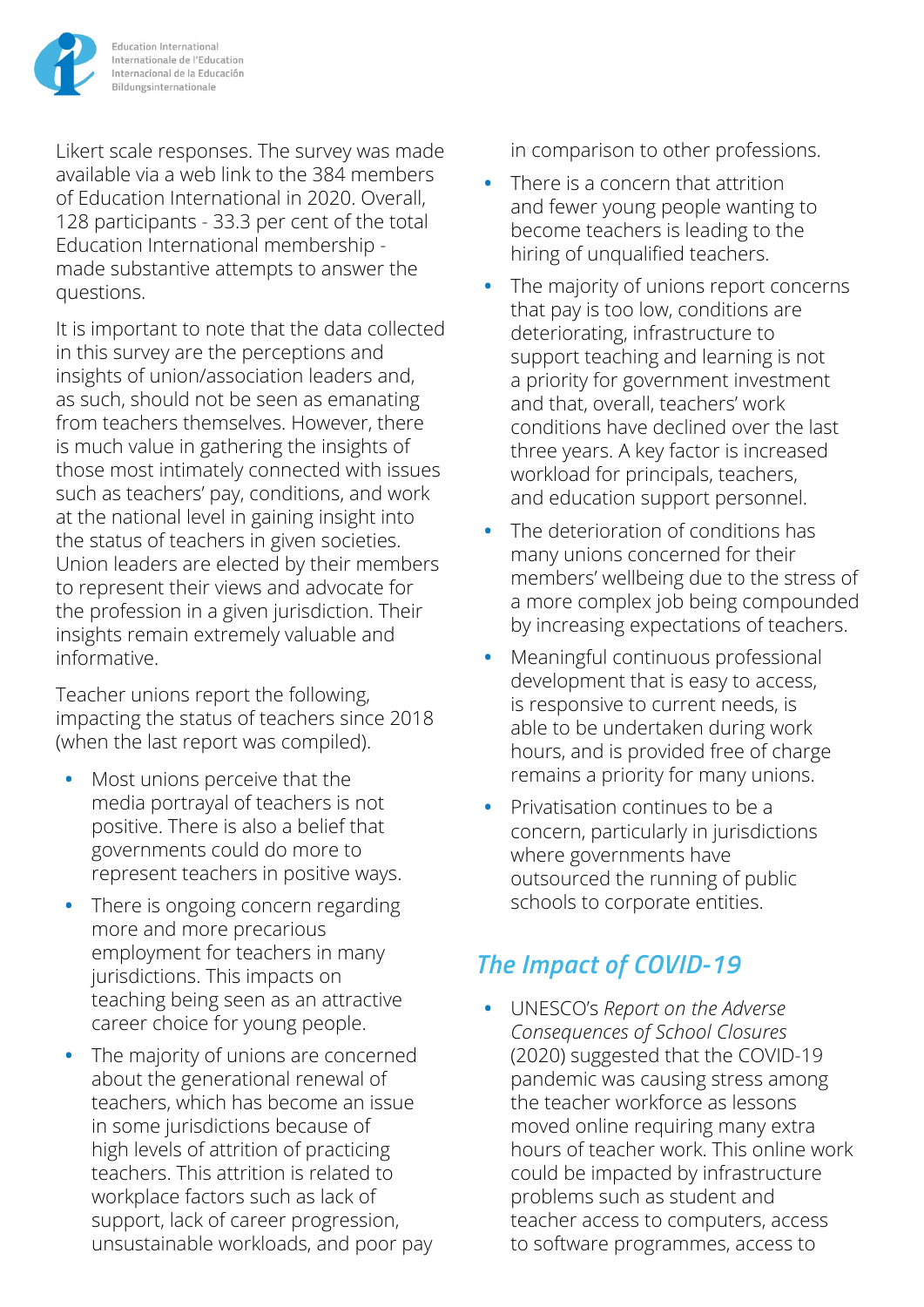## *Summary of research findings*

the internet, and so on. Participating unions' responses support UNESCO's findings, reporting their members had experienced significant work stress during lockdown periods due to the work needed to shift to online teaching, dealing with inequitable access to online learning, and fears for their health and safety where schools were required to deliver face-to-face lessons. Stress and wellbeing issues amongst education professionals continued after lockdowns ended because the ongoing increased workload that principals, teachers, and education support personnel faced had become the 'new normal'. In particular, being responsible for making up for lost learning, catering for more students due to workforce and staffing changes, and the personal cost of COVID-19 were significant.

- During the pandemic, there was a view that the status of teachers had stayed the same or slightly improved. This was likely due to government messaging praising teachers for the success in rapidly shifting to online lessons or praising them as heroes keeping schools open. Furthermore, home schooling impressed upon parents how challenging it is to lead children through curricula and to provide learning opportunities and the expertise required to facilitate this daily. However, 32 out of the 113 (28.3 per cent) responses reported a decline in teacher status as a result of the COVID-19 pandemic. Extended responses suggest this was related to the portrayal of teachers in the media as 'shirkers' or 'lazy' for expressing concern about keeping schools open or reopening schools during the pandemic, particularly when there was no access to appropriate workplace safeguards and protective equipment.
- COVID-19 had a dramatic impact on workload. Workload increased

significantly during the lockdown, most likely due to redesigning curricula and learning to enable online schooling. Of concern was that this increased workload did not change once schools re-opened.

- When lockdowns ended, workload continued at its increased levels, possibly a result of budget cuts, staff layoffs, or the need to try to catch up on missed learning time and missed assessments. The World Bank Group estimated that education budgets have declined by 65 per cent in low- and middle-income countries, and 33 per cent in uppermiddle- and high-income countries.
- As a result of COVID-19, many teachers on casual and short-term contracts were not paid over the lockdown. This was particularly evident for teachers working in privatised schools in the Education International region of Africa

Overall, the status of teachers remains in flux. The cautions reported in the 2018 Report, regarding pay, conditions, accountability pressures, and the representations of teachers in the media largely remain issues of concern for unions in 2021. What emerged strongly in the data is that a vital opportunity was missed. Unions perceive that the disastrous impact of COVID-19 can be partly explained as exacerbating inequalities already evident in education systems, caused by lack of funding, the pernicious effects of poorly thought through policy settings, and the lack of meaningful engagement with intelligent professionalism.

The challenge remains to rethink the issue of the status of teachers so that, in three years' time, the same concerns are not expressed, with little or no improvement. The 2021 Report has found the same challenges for the status of teachers as the 2018 Report. Broadly speaking, 'kicking the status can